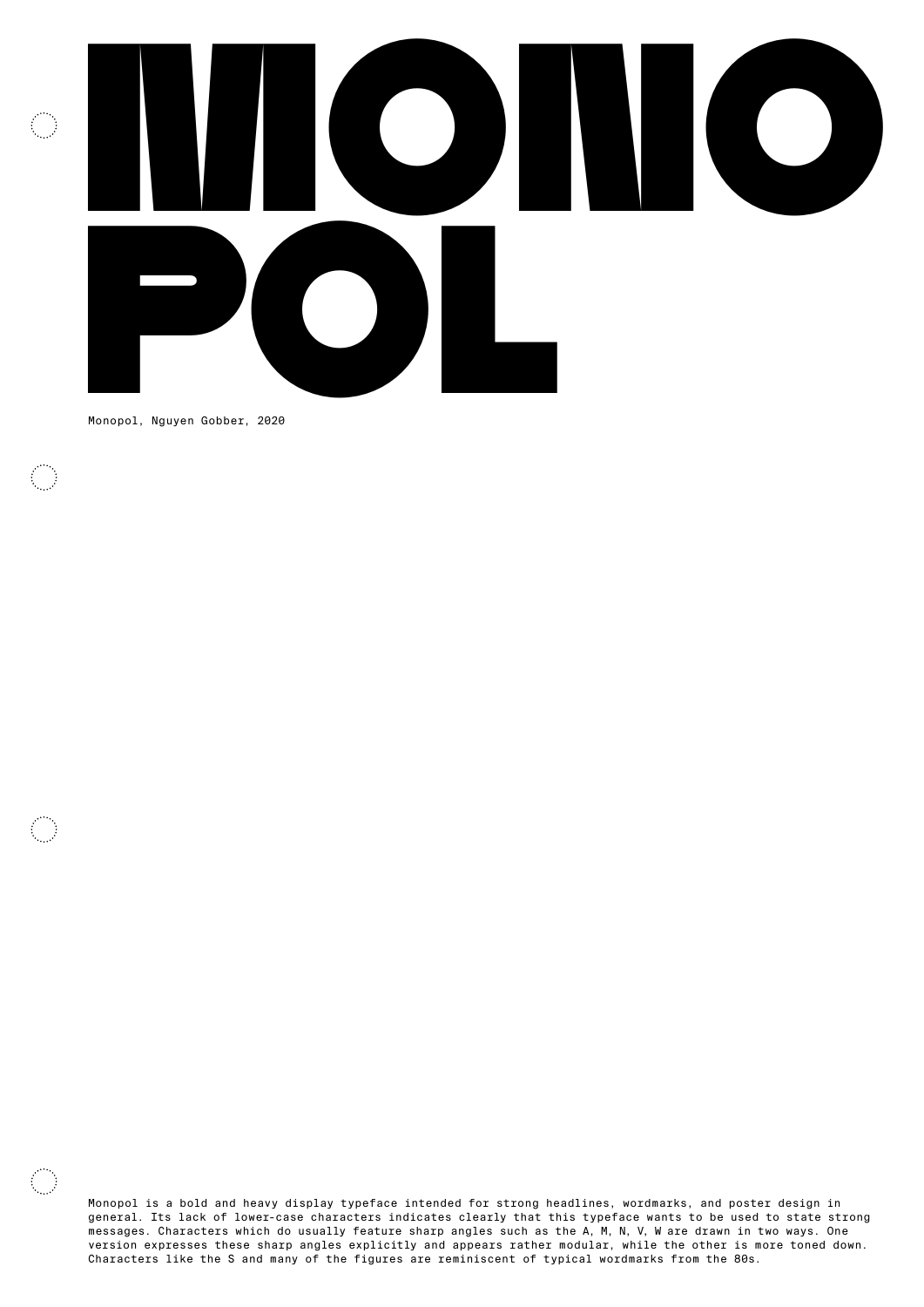

ENCOUNTER THE PHENOMENON THAT TYPEFACES — REGARDLESS OF **THEIR OPTICAL** LEGIBILITY - ...

**ENON THAT TYPEFACES – REGARD-LESS OF THEIR OPTICAL LEGIBILITY** - TRIGGER PARTICULAR FEELINGS ON THE PART OF READERS SIMPLY THROUGH THEIR APPEARANCE, AND CAN HAVE A POSITIVE OR NEGATIVE **IMPACT. THIS SEEMS TO BE PRAG-AND ABOVE THEIR PRIMARY AND ES-TYPEFACES ARE ALSO ABLE TO COM-MUNICATE ATMOSPHERE. IN THIS YSES BY OVINK AND ZACHRISSON ...** 

## ONCE AGAIN, WE

## *NGAIN, WE ENCOUNTER THE PHENOM-***MATIC EVIDENCE TO SHOW THAT, OVER SENTIAL TASK OF ACTING AS A VISUAL MEANS OF TRANSPORT FOR LANGUAGE, CONTEXT, SPENCER MENTIONS ANAL-**